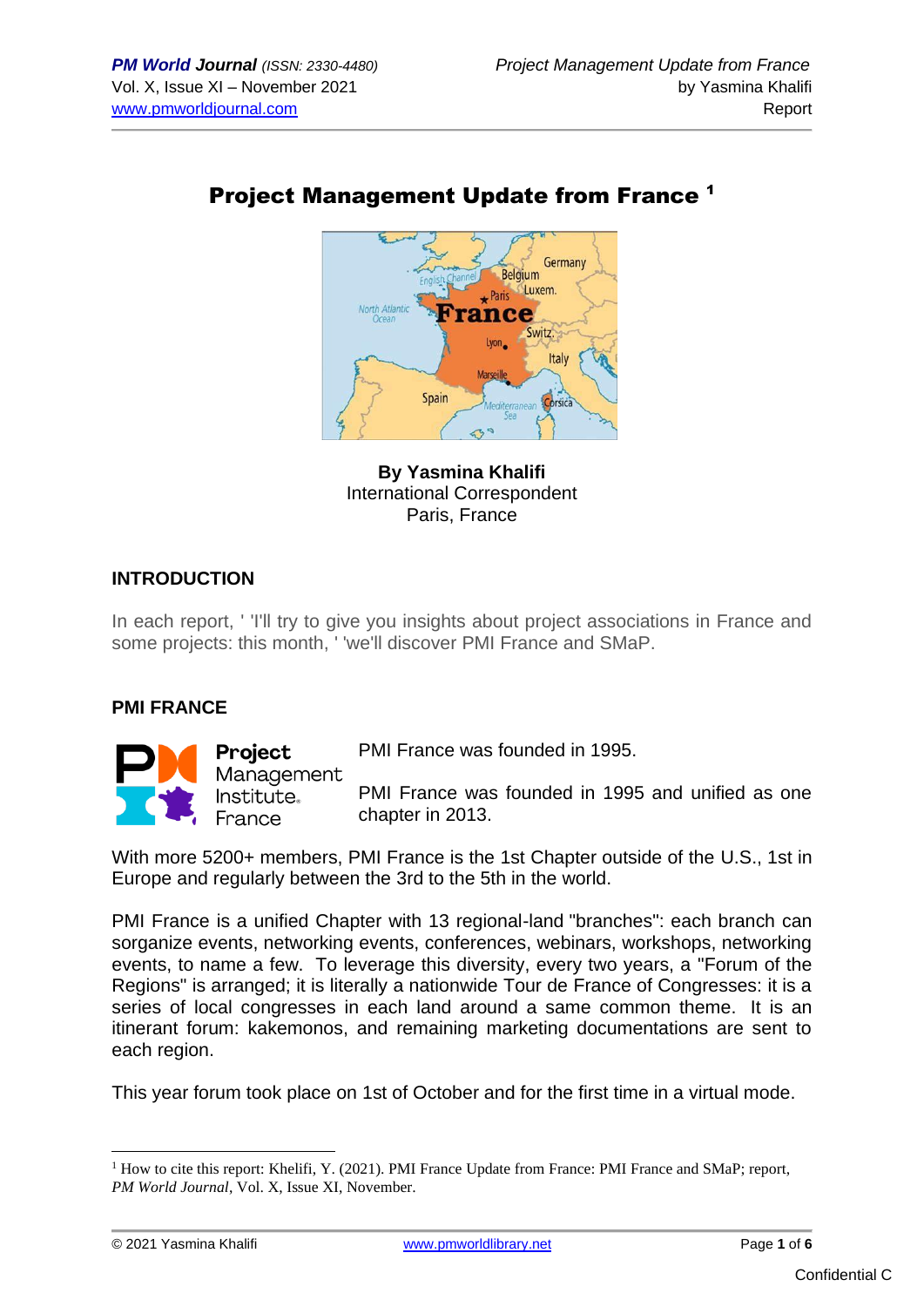- 28 sessions with 5 conferences and 23 breakout sessions
- 9h45 of events !
- 8 partnerships virtual booths

Please navigate to <https://pmi-france.org/> for general information on the PMI France Chapter and its events.

**Association for the promotion of project management in France [\(SMaP\)](https://www.smap-asso.eu/), one of the 72 Member Associations of IPMA**.

## **Interview with Frédéric d'Arrentiéres**

SMaP President



**Interviewed by Yasmina Khelifi**

International Correspondent, PM World Journal Paris, France

#### **Frédéric d´Arrentières** is Expert Leader in project management for Renault

With 30 years of experience in automotive project development in France and abroad (Brazil, Korea, Turkey, China, etc.) at different levels for the group, he was more recently responsible of the Fluence international project portfolio and quality director for the C-segment cars. He is now in charge of a strategic domain of expertise to advice, develop & transform the project management within the Renault group, developing for instance skills and leadership within project, and introducing agility at scale in large automotive industrial projects.

Frédéric is also IMPA level A certified and president of SMaP in France (Association for the promotion of project management) an association member of IPMA network.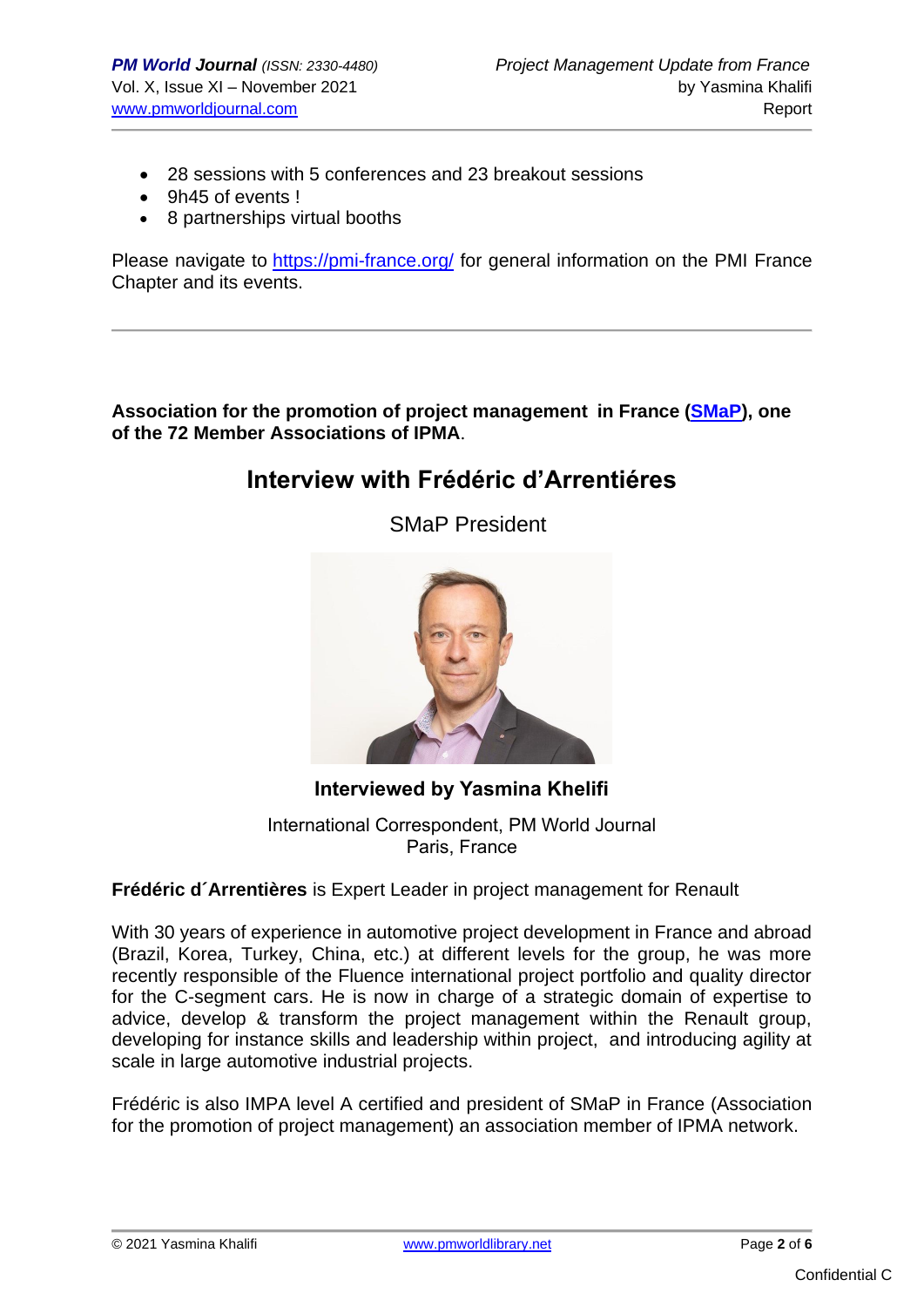## **Interview**

**Q1**: First of all, thank you for accepting an interview request from PMWJ. Could you tell us more about when the SMaP was created, the number of members?

The French association for project management (SMaP) was created in 2006, taking over from AFITEP born in 1982 after financial difficulties. SMAP is an association which now has today around 1000 members , mainly in France.

We have also 5 global companies member of SMaP : Thales, Naval Group, Nexter, Renault & Alsthom, 13 companies involved in several SMaP working groups and regular contact with universities or business schools. Our favorite image to describe SMaP is the bridge.



Linkedin :<https://www.linkedin.com/company/smapasso/>

**Q2**: How does SMaP contribute in France to spread the project management practises and to advance the profession

The purpose of SMaP is to promote, structure and develop project management practices in France. We have 3 poles of activity.

First of all SMaP certification body issues around 600 certifications each year, mainly in the ICR4 repository of IPMA and ICEC related to PM specialties of planning, estimation, cost.

The second pole of the association is focused on bringing working groups into contact with experts or associates within our network wishing to develop specific themes such as AI and project modeling, planning, economic estimation or agility at scale in industrial projects.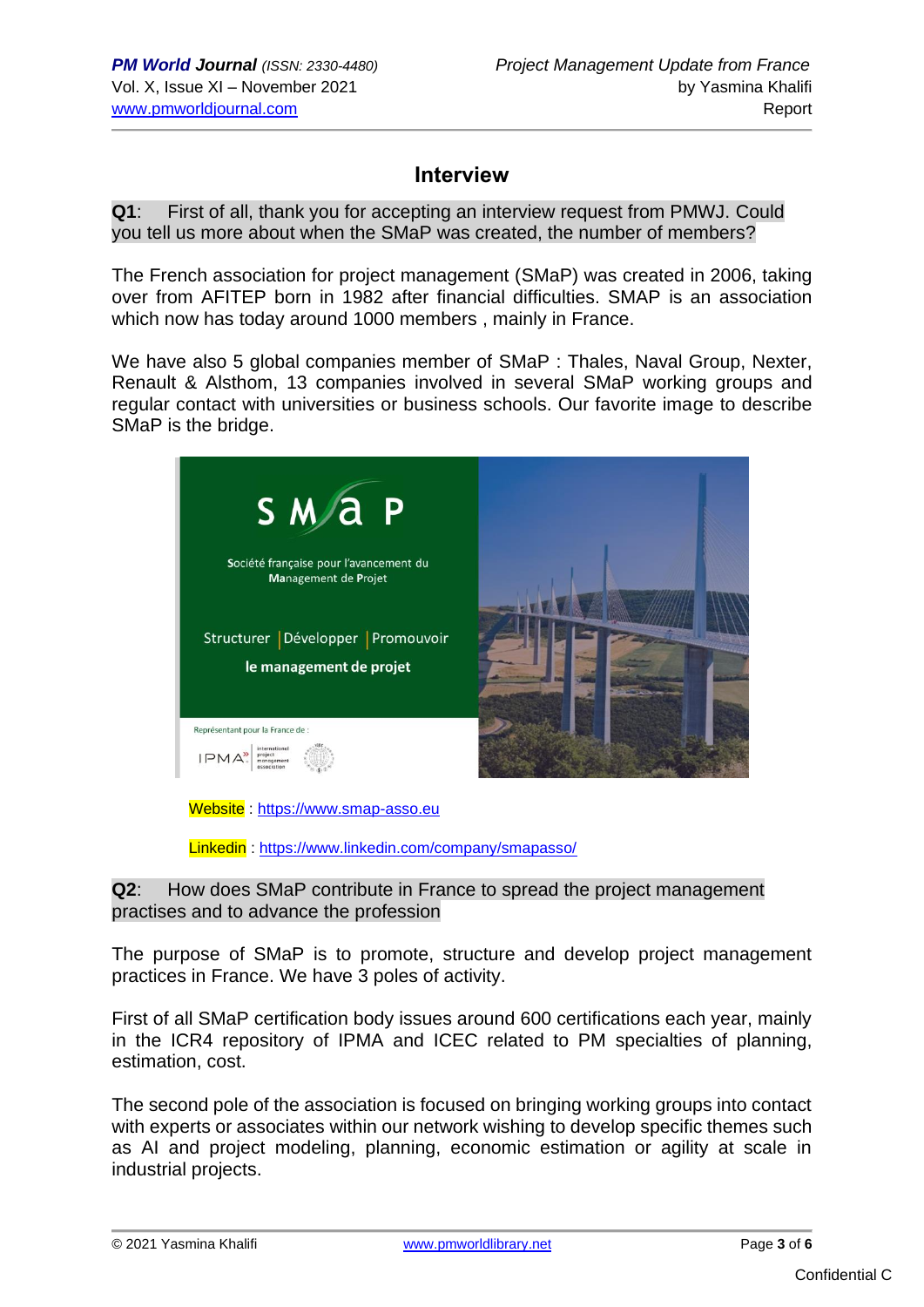Finally, the association organizes thematic conferences or webinars to allow members of the association to develop their knowledge and build their network. For instance, we recently had a conference on 4D scheduling, which combines traditional planning tools with the digital model for construction industry. Last July, we had a webinar by 2 researchers presenting their work on the impact of "remote working" and collaboration in projects, as well as a testimony from a manager of the Total group after a 30 years international career of project manager in more than twenty countries.

#### **Q3:** How does SMaP collaborate with other French project management associations, like PMI France?

We do not have direct collaboration with the PMI today, mainly for lack of time because we are a voluntary association. I remember having read the PM book, which is a very comprehensive work on project management, SMaP favors the development of its network and links with IPMA, and his focusing on project management skills & practice sharing. It could be an opportunity in the future to join our effort, before that SMaP has to ensure a sustainable position on the long term.

#### **Q4:** What is the strategy of SMaP in the 5 coming years in France?

We haven't established a 5-year strategic plan because the environment is too disrupted for that. Rather, we try to adapt and evolve by staying focused on our purpose. Last January we established a 2-year strategic plan to accelerate our development because our association is still too modest given the potential in France compared to certain countries such as Germany, Russia or Nederlands.

The ambition of our plan is as follows:

- Develop our network of project professionals, make it better connected for the benefit of all with an adapted offer: monthly webinars, newsletter, afterwork, skill support or exchange of expertise ...
- Expand our portfolio of member companies beyond our historical partners (Thales, Alsthom, Nexter, Renault, Naval group) and proposed tailored offers,
- Put SMaP in contact with new players in the project ecosystem such as associations, local authorities, cultural projects, consulting companies, etc.
- Better integrate a panel of schools and universities active in the field of project management and research to prepare for the future by involving the younger generations
- Continue to develop our certification programs by diversifying the offer (IPMA, ACCEI or others),
- Open the scientific society of SMaP to the academic and research world, answer companies needs to help them prepare the future, strengthen connections with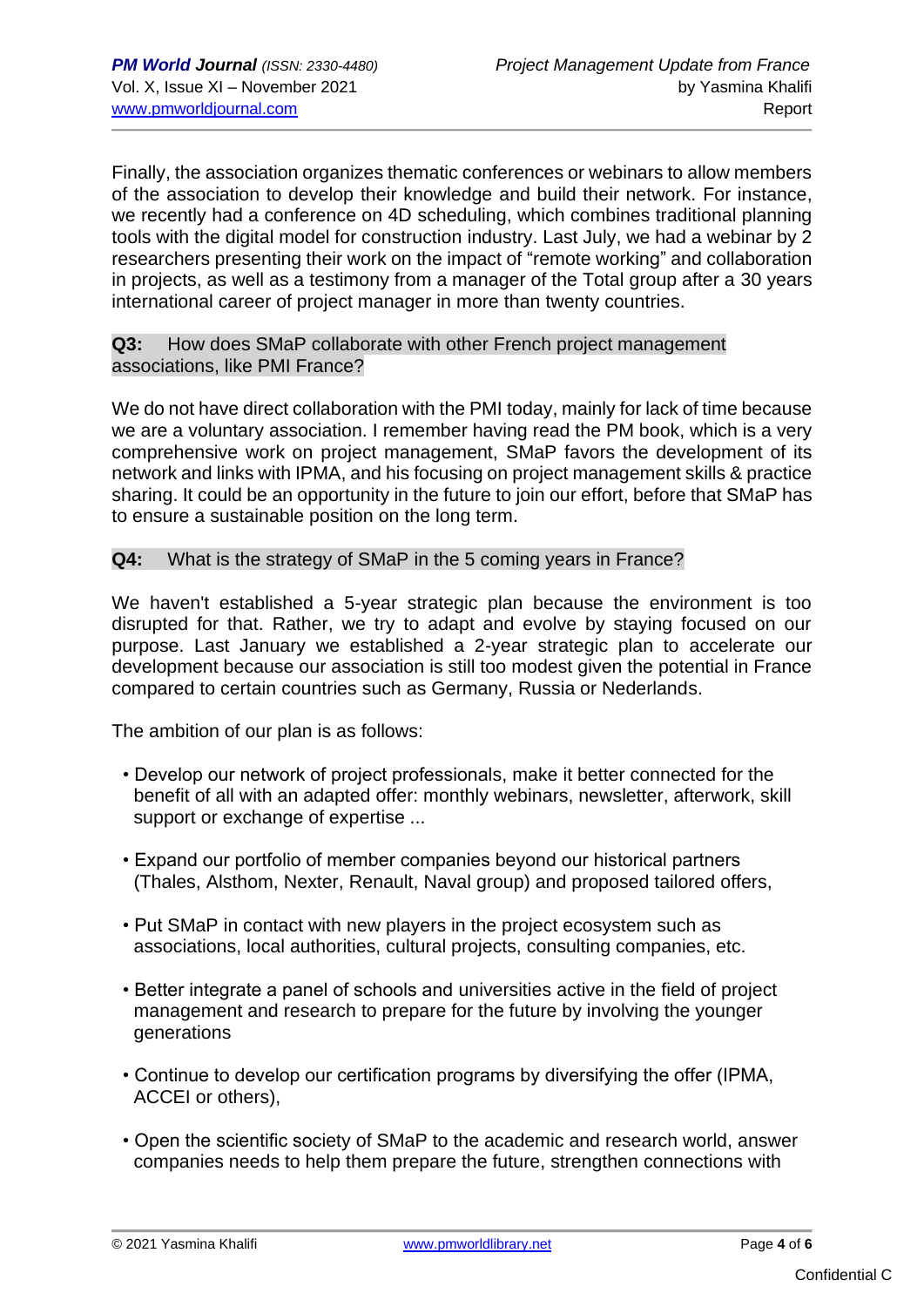international associations, and provide even more content on project management for our entire network,

• Develop training program IPMA reg accreditation with companies, university, business schools & institutions.

#### **Q5:** According to you, how will this strategy be affected by the covid19 outbreak?

Our capacity to finance our development is limited and the efforts of the association are mainly based on voluntary activities, so we must prioritize our targets. In its context our plan has not been fundamentally change but we have integrated new remote working condition as everybody. As result the achievement in 2021 is positive but the association is effectively weakened given the limited opportunity for having direct contacts between association members. This is a real risk in the mid term we want to overcome.

**Q6:** How are project management skills and project management certifications perceived in France?

Management and project skills are relatively well-known in France, but on the other hand many "tech companies" put forward technical expertise and digital before managerial skills. Certification is being developed in a number of large companies such as Thales, Alsthom, Renault, Naval Group, or Nexter have had global certification programs since several years with SMaP. These companies represents the key pillar of our association. The certification is useful because it guarantees a maturity of the project leaders in charge. In the framework of large companies it helps to develop project career path. For the future I aslo can see some companies looking for more focused "leadership" programs & certification.

#### **Q8:** Will project management skills be more required in the new normal in France? Why?

Projects are present everywhere, yesterday and today, in small or large companies, in charity associations which are numerous in France, in administrations, in the world of sport and social action. The project mode has been key for a very long time and will remain because it allows a transversal dynamic in organizations. Project is the second leg of the permanent organizations to achieve their goal in the society.

#### **Q9:** Do you have a last message to PM World Journal readers, please?

Big changes are happening and will happen in the way we conduct projects in the future. One key question for me is to imagine new collaborative spaces of the project organization. Digital, AI, block chain integration in one hand, massive remote working condition on the other hand, the traditional network boundaries of actors involved in project will disappear, stake holder management skills will be key. The space for project collaboration will be upset and new modes of project cooperation will emerge. A good reason to read the advances and new perspectives developed by the PM World Journal.